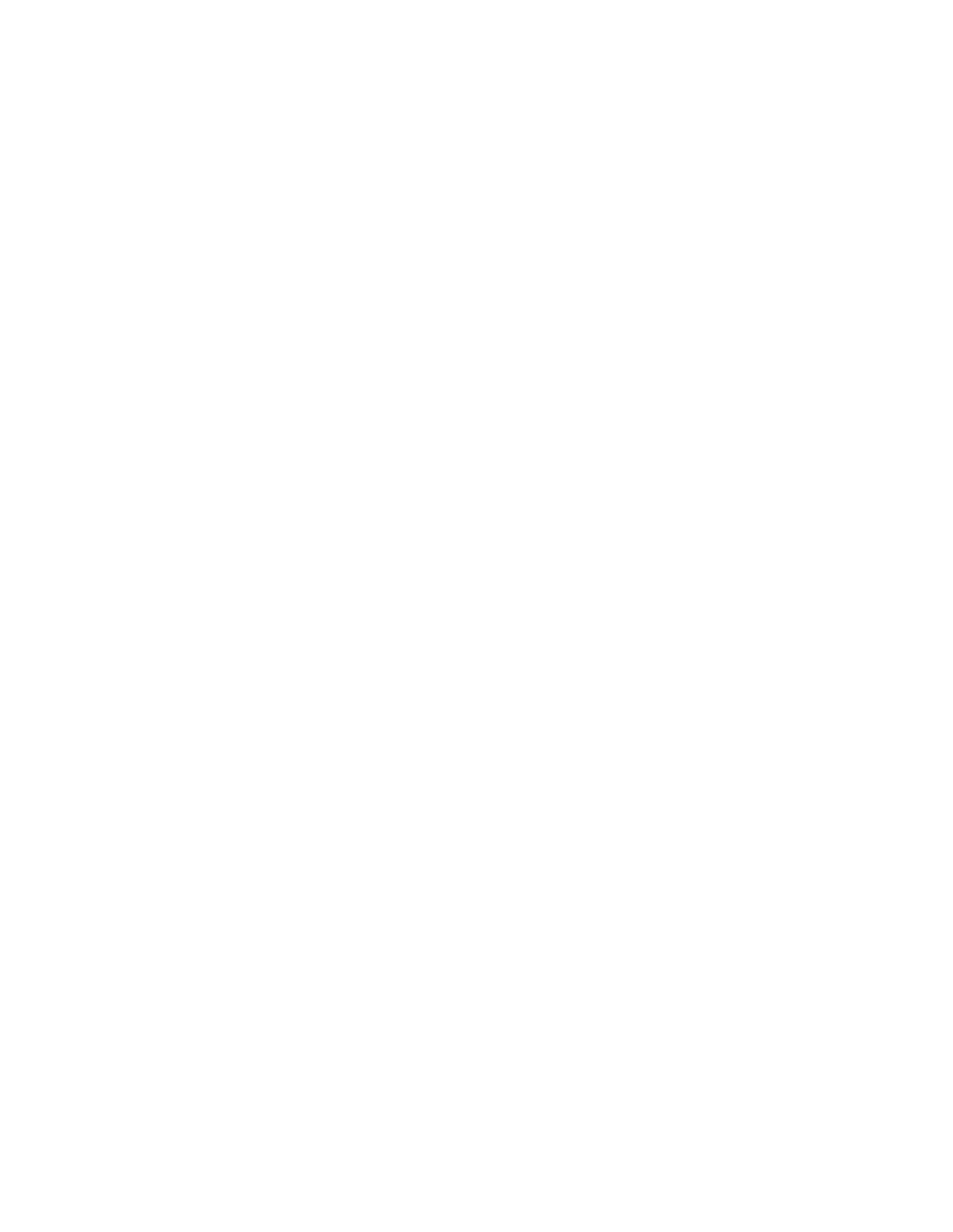# **Table of Contents**

### **2.0 [DECOMMISSIONING DURING CONSTRUCTION \(ABANDONMENT OF PROJECT\)](#page-6-0) ....2.1**

| 3.1              |       | GENERAL ENVIRONMENTAL PROTECTION DURING DECOMMISSIONING 3.1 |  |
|------------------|-------|-------------------------------------------------------------|--|
| 3.2 <sub>2</sub> |       |                                                             |  |
|                  |       |                                                             |  |
|                  | 3.3.1 |                                                             |  |
|                  | 3.3.2 |                                                             |  |
|                  | 3.3.3 |                                                             |  |
|                  | 3.3.4 |                                                             |  |
|                  | 3.3.5 |                                                             |  |
|                  | 3.3.6 |                                                             |  |
|                  | 3.3.7 |                                                             |  |
|                  | 3.3.8 |                                                             |  |
|                  |       |                                                             |  |
|                  | 3.4.1 |                                                             |  |
|                  | 3.4.2 |                                                             |  |
|                  | 3.4.3 |                                                             |  |
|                  | 3.4.4 |                                                             |  |
|                  | 3.4.5 |                                                             |  |
|                  |       |                                                             |  |
|                  |       |                                                             |  |
|                  |       |                                                             |  |
|                  |       |                                                             |  |
|                  |       |                                                             |  |
|                  |       |                                                             |  |

# **List of Tables**

| Table 1.1: Decommissioning Plan Report Requirements: O. Reg. 359/091.2                      |  |
|---------------------------------------------------------------------------------------------|--|
| Table 1.2: Decommissioning Plan Report Requirements: MOE Draft Technical Bulletin Four .1.2 |  |
| Table 3.1: Typical Facility Decommissioning Waste Materials and Modes of Disposal3.5        |  |
|                                                                                             |  |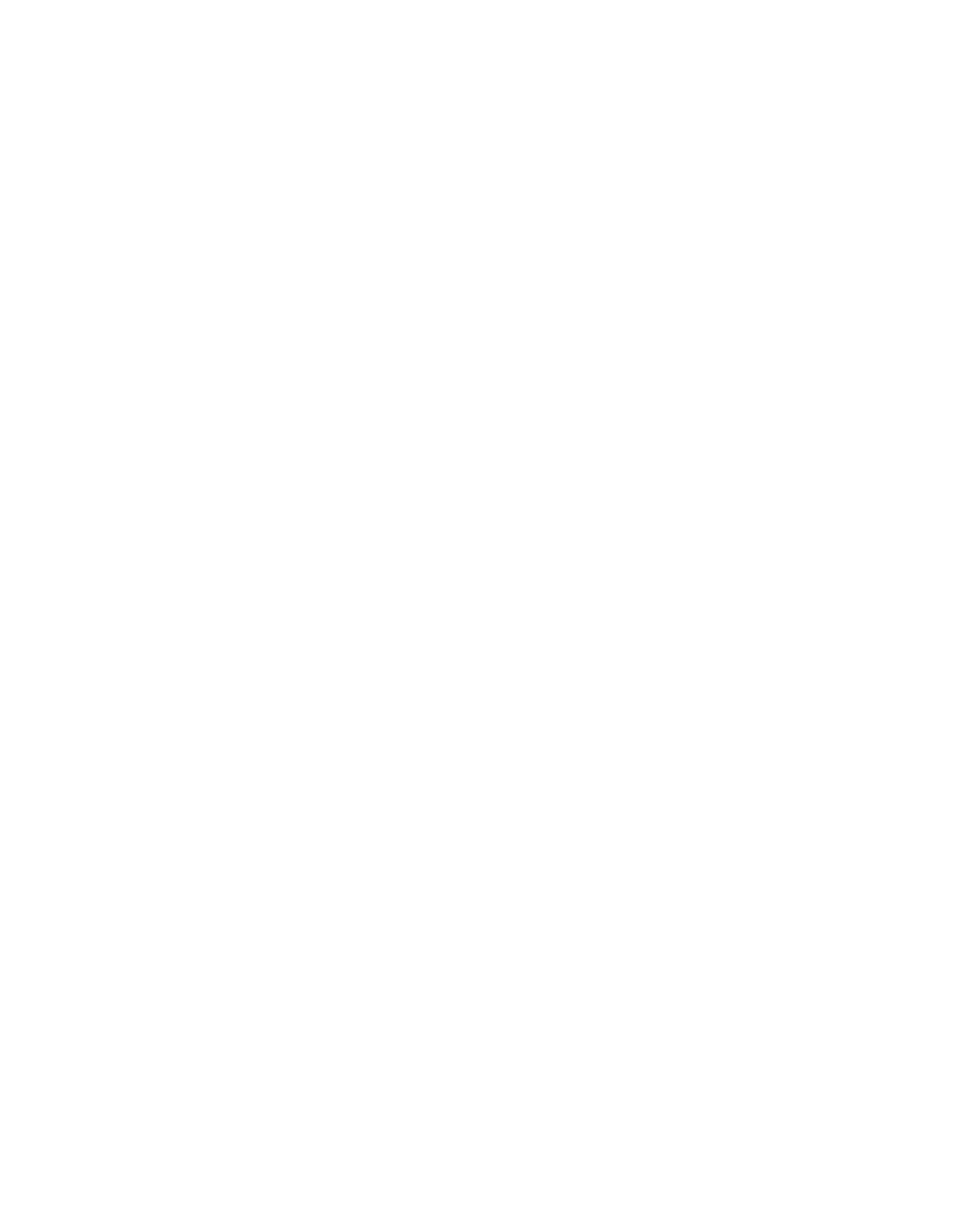## <span id="page-4-0"></span>**1.0 Introduction**

### <span id="page-4-1"></span>**1.1 PROJECT OVERVIEW**

wpd Canada Corporation (wpd) is a renewable energy development company based in Mississauga, Ontario and is dedicated to providing renewable energy for Ontario. Further information can be found on our website at [http://wpd-canada.ca/.](http://wpd-canada.ca/) wpd is proposing to develop the Springwood Wind Project (the Project) in the Township of Centre Wellington, Wellington County, Ontario, in response to the Government of Ontario's initiative to promote the development of renewable electricity in the province. The Project was awarded a Feed-In-Tariff (FIT) contract with the Ontario Power Authority (OPA) on May 3, 2010 (FIT Contract F-000666- WIN-130-601).

The basic components of the Project include four REpower MM92-2.05 MW wind turbine generators with a total maximum nameplate capacity of 8.2 MW (FIT Contract maximum of 9.2 MW), step-up transformers included alongside each turbine, a 44 kV underground electrical power line system, a switching station and turbine access roads. Temporary components during construction include work and storage areas at the turbine locations and along access roads. The underground collector system will transport the electricity generated from each turbine to a switching station located on private property, adjacent to the municipal road allowance on 3<sup>rd</sup> Line.

The Project Study Area is generally bounded by i) Sideroad 20 to the Northwest; ii) Wellington Road 16 to the Northeast; iii) 2<sup>nd</sup> Line to the Southwest; and iv) Sideroad 15 to the Southeast.

wpd retained Stantec Consulting Ltd. (Stantec) to prepare a Renewable Energy Approval (REA) Application, as required under Ontario Regulation 359/09 - Renewable Energy Approvals under Part V.0.1 of the Act of the Environmental Protection Act (O. Reg. 359/09). According to subsection 6.(3) of O.Reg.359/09, the Project is classified as a Class 4 Wind Facility and will follow the requirements identified in O.Reg.359/09 for such a facility.

### <span id="page-4-2"></span>**1.2 REPORT REQUIREMENTS**

The purpose of the **Decommissioning Plan Report** is to provide the public, Aboriginal communities, municipalities, and regulatory agencies with an understanding of the closure plan for the Project at the end of its useful life, and to describe how wpd proposes to restore the Project Location to an acceptable condition for its intended use following Project closure.

This Decommissioning Plan Report is one component of the REA Application for the Project, and has been prepared in accordance with Item 3, Table 1 of O.Reg.359/09 and the Ministry of the Environment's (MOE's) draft guidance document "*Technical Bulletin Four – Guidance for Preparing the Decommissioning Plan Report*" (MOE 2010).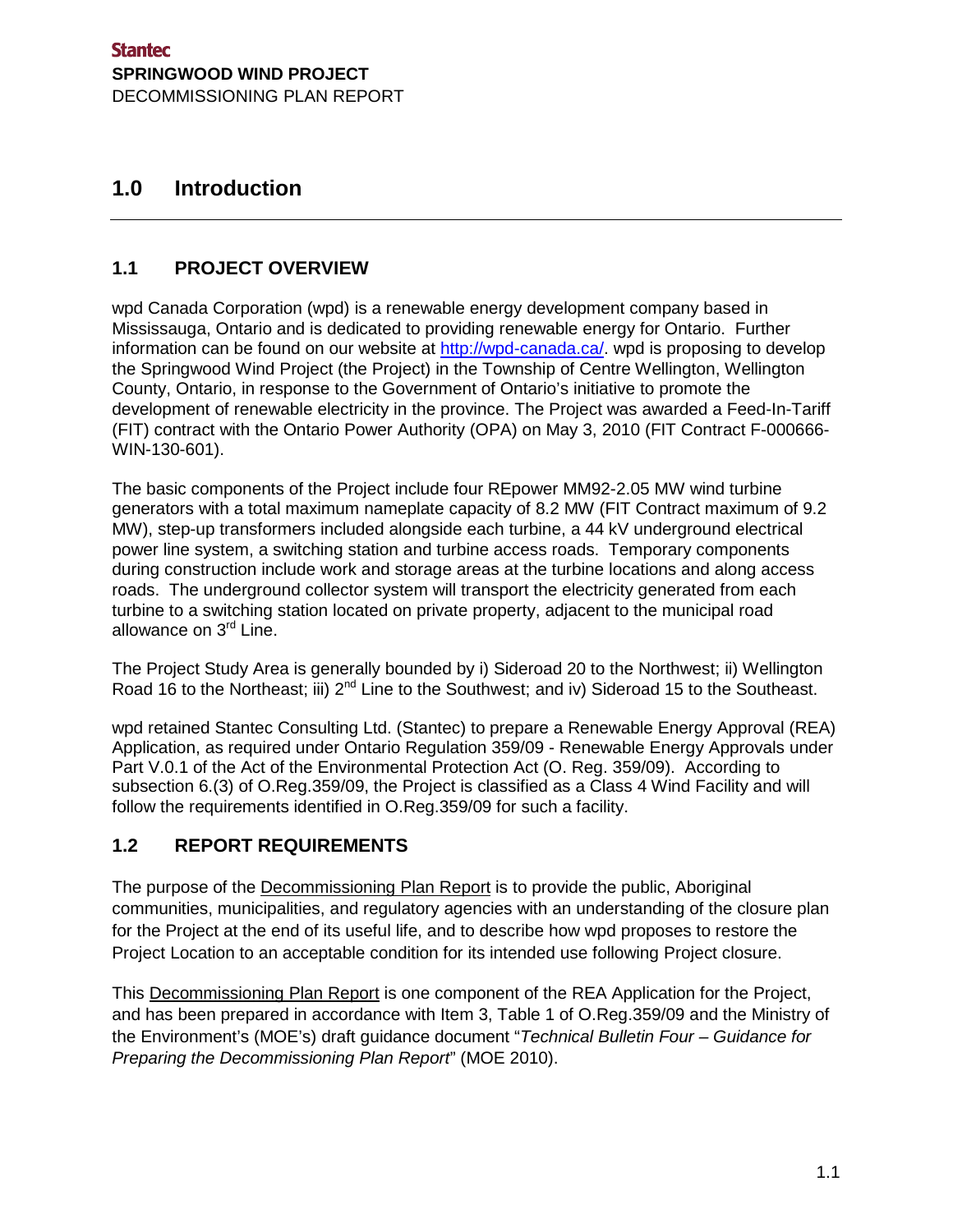O.Reg.359/09 sets out specific content requirements for the Decommissioning Plan Report as provided in Table 1.1.

<span id="page-5-0"></span>

| Table 1.1: Decommissioning Plan Report Requirements: O. Reg. 359/09 |  |  |  |  |  |
|---------------------------------------------------------------------|--|--|--|--|--|
|---------------------------------------------------------------------|--|--|--|--|--|

|    | <b>Requirements</b>                                                                                                             | <b>Completed</b> | <b>Section Reference</b> |
|----|---------------------------------------------------------------------------------------------------------------------------------|------------------|--------------------------|
|    | Set out a description of plans for the decommissioning of the renewable energy generation facility, including the<br>following: |                  |                          |
| 1. | Procedures for dismantling or demolishing the facility.                                                                         |                  | 3.3                      |
| 2. | Activities related to the restoration of any land and water<br>negatively affected by the facility.                             |                  | 3.4                      |
| 3. | Procedures for managing excess materials and waste.                                                                             |                  | 3.5                      |

The MOE's Draft Technical Bulletin Four further elaborates on content guidance for the Decommissioning Plan Report, as summarized in the following table (**Table 1.2**).

| Table T.E. Decommissioning Flatt Report Requirements. MOE Drait Technical Duncan Four |                                                                  |                  |                          |
|---------------------------------------------------------------------------------------|------------------------------------------------------------------|------------------|--------------------------|
| <b>Requirements</b>                                                                   |                                                                  | <b>Completed</b> | <b>Section Reference</b> |
| 1.                                                                                    | Decommissioning during construction (abandonment of<br>Project). |                  | 2.0                      |
| 2.                                                                                    | Decommissioning after ceasing operation.                         |                  | 3.0                      |
|                                                                                       | 3. Restoration of lands negatively affected by the facility.     |                  | 3.4                      |
| 4.                                                                                    | Other decommissioning considerations:                            |                  | 4.0                      |
|                                                                                       | Emergency response and communications plans                      |                  | 4.1                      |
|                                                                                       | Decommissioning notification                                     |                  | 4.2                      |
|                                                                                       | Other approvals                                                  |                  | 4.3                      |

#### <span id="page-5-1"></span>**Table 1.2: Decommissioning Plan Report Requirements: MOE Draft Technical Bulletin Four**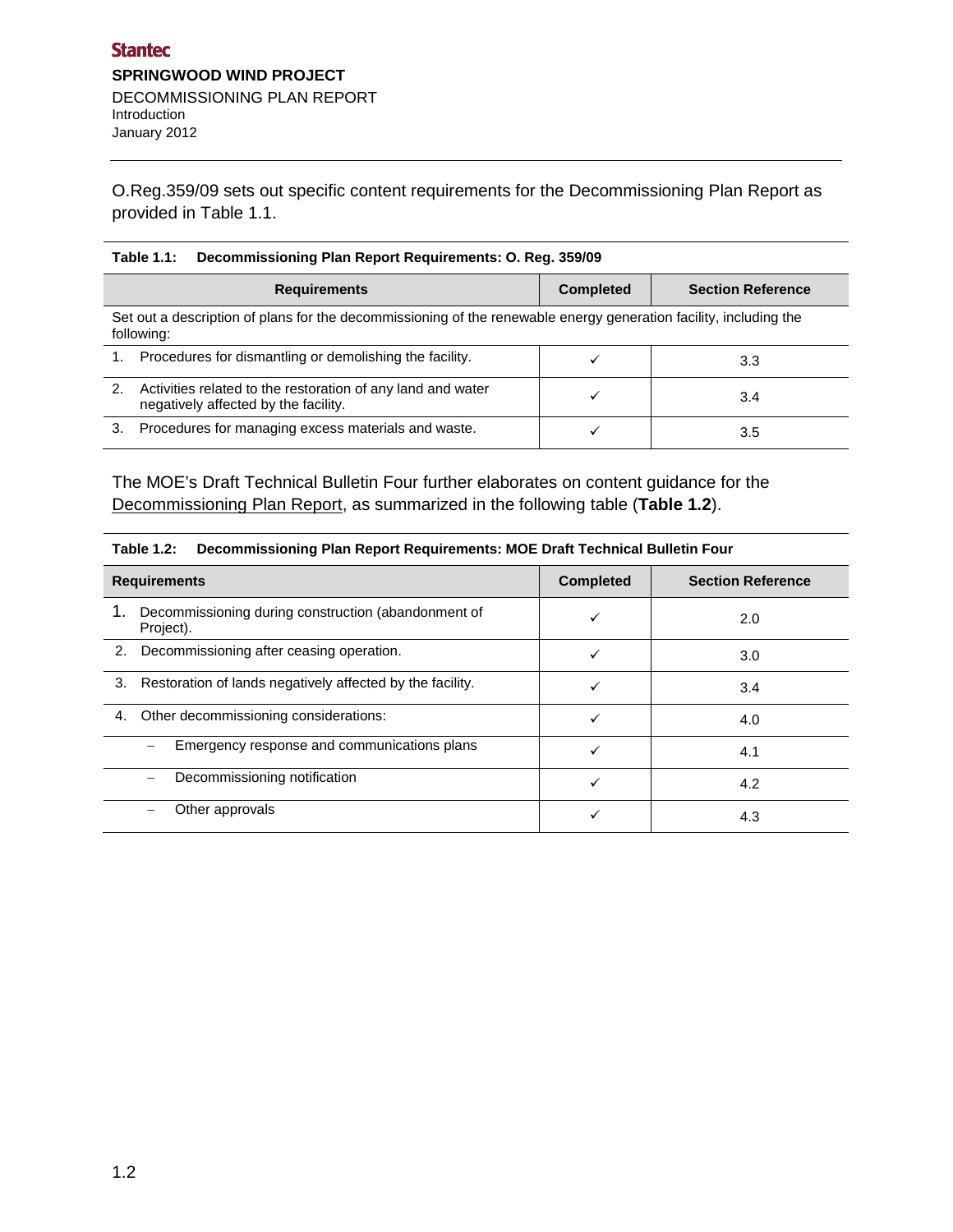# <span id="page-6-0"></span>**2.0 Decommissioning During Construction (Abandonment of Project)**

In the unlikely event that wpd cannot successfully complete the construction of the Project, the rights to the Project (and any associated liabilities and obligations) would be sold and the Project would be successfully constructed by the purchasing developer.

In the event that a delay occurs in the purchasing of the Project by another developer, wpd would be responsible for interim environmental protection. In the event that the site has been cleared and/or excavated in preparation for installation of Project infrastructure, appropriate environmental protection measures would be implemented to prevent topsoil erosion and/or watercourse sedimentation. The extent of environmental protection measures required would be dependent on the progress made at the time of Project abandonment, and would be determined through site inspections by qualified specialists. Possible measures would include, as appropriate, erosion and sediment control fencing, filling excavated areas, replacement of topsoil and/or reseeding and revegetation.

In the event that the Project is not purchased by another developer, wpd will be responsible for decommissioning of the Project. In such a case the decommissioning process to be followed and the mitigation measures to be implemented will be the same as those detailed in Section 3.0 for decommissioning after ceasing operation of the Project.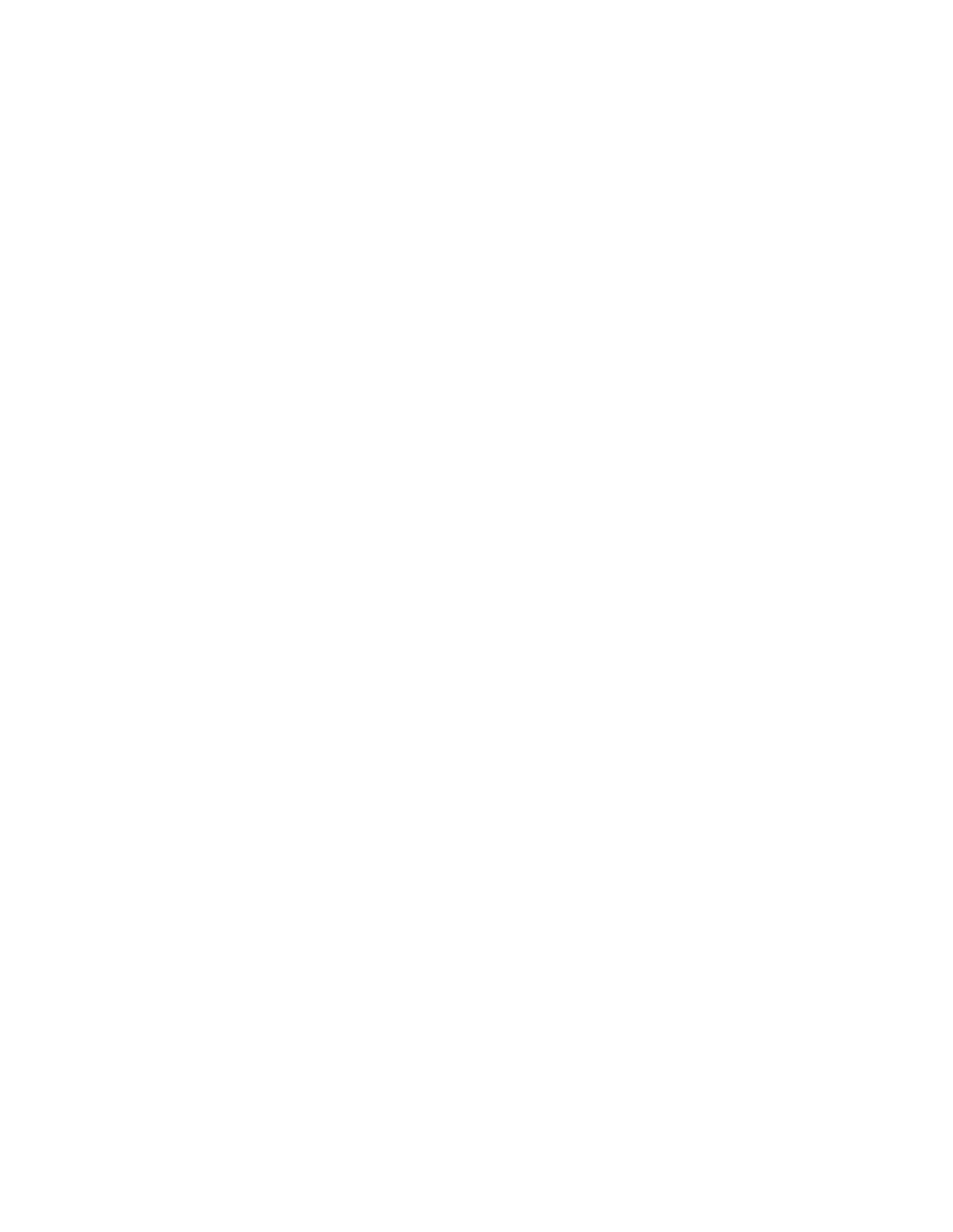# <span id="page-8-0"></span>**3.0 Decommissioning after Ceasing Operation**

Project components are expected to be in service for the term of the 20 year Ontario Power Authority Feed-In Tariff contract. Following the term of the contract, a decision would be made to extend the life of the facility or to decommission. Decommissioning would entail removing facility components and restoring the land to an acceptable condition for its intended use.

## <span id="page-8-1"></span>**3.1 GENERAL ENVIRONMENTAL PROTECTION DURING DECOMMISSIONING**

During all decommissioning and restoration activities, general environmental protection and mitigation measures would need to be implemented. Many activities during decommissioning would be comparable to the construction phase. As such, general mitigation measures and best management practices as appropriate, including erosion and sediment control, air quality and noise mitigation, and contingency plans for unexpected finds and spills, are provided in the Construction Plan Report. All decommissioning and restoration activities will be performed according to the requirements of relevant government agencies, and will be in accordance with all relevant statutes in place at the time of decommissioning.

## <span id="page-8-2"></span>**3.2 PRE-DISMANTLING ACTIVITIES**

At the end of the Project's useful life, it will first be de-energized and isolated from all external electrical lines.

Prior to any dismantling or removal of equipment, staging areas would be delineated at each turbine site and at the switching station property. All decommissioning activities would be conducted within designated areas, including ensuring that vehicles and personnel stay within the demarcated areas.

### <span id="page-8-3"></span>**3.3 EQUIPMENT DISMANTLING AND REMOVAL**

### <span id="page-8-4"></span>**3.3.1 Staging Areas**

A temporary staging area at each turbine location would be used for temporary storage of the turbine components, parking, and excavated foundation spoil pile. This area would not be excavated or gravelled and would be restored to pre-existing conditions at the end of the decommissioning phase.

### <span id="page-8-5"></span>**3.3.2 Turbines**

The turbines would be dismantled into their original component parts. A heavy-lift crawler and mobile cranes would be used to carry out the reverse sequence of steps that occurred during turbine assembly (detailed in the Construction Plan Report), namely: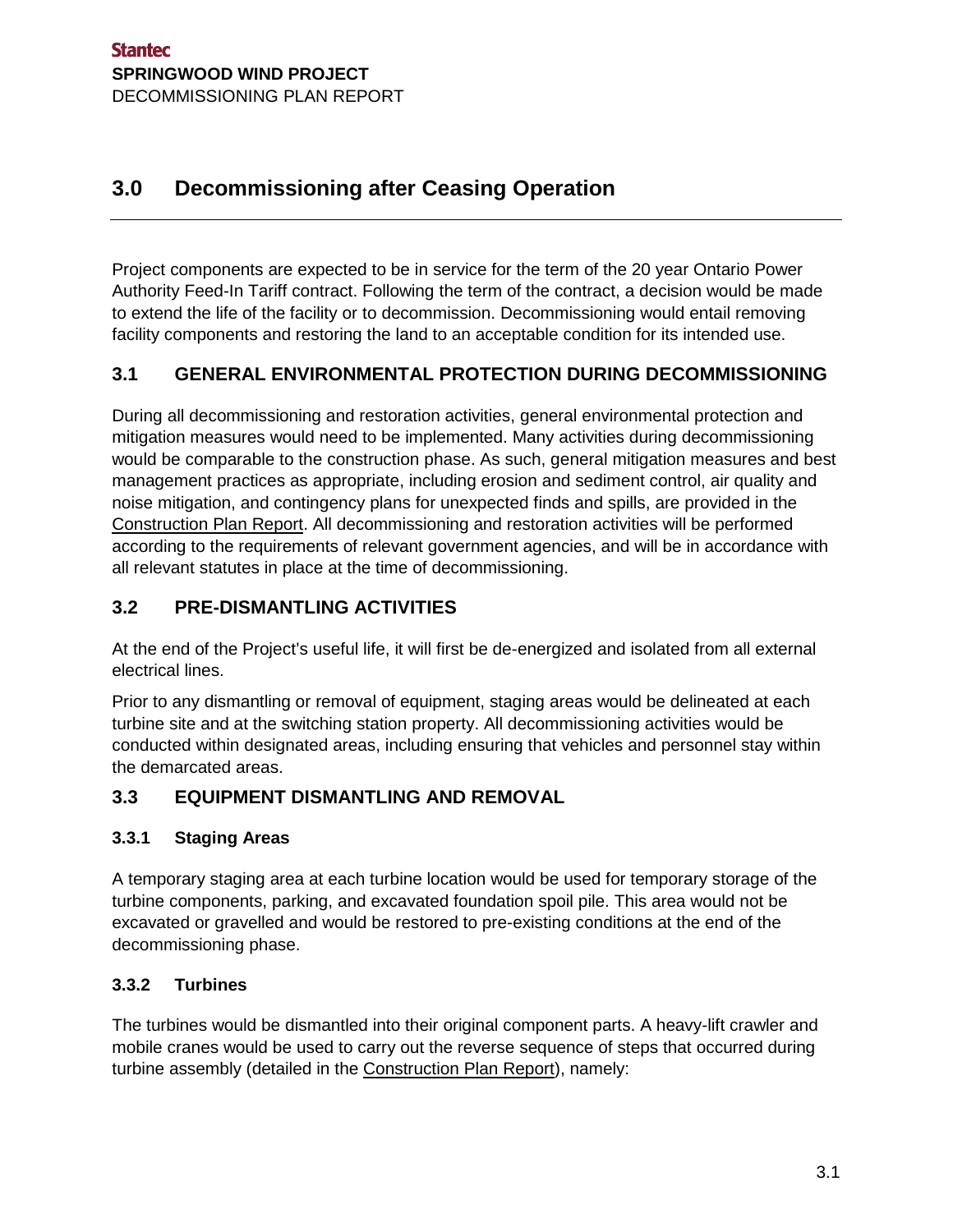- Dismantling of the rotor: removal and lowering blades from the hub, followed by removal and lowering of the hub;
- Removal and lowering of the nacelle; and,
- Decoupling and lowering the tower sections.

The turbine components would be temporarily stored at the staging areas until removed from the site by truck. Once the components are disassembled and at ground level (within the same staging areas beside each turbine as described in the Construction Plan report), the materials will be broken down into manageable sizes for transport to various salvage facilities. The main sources of salvage material are steel, copper, fibreglass and plastic, which may be sold to recycling facilities. All non-salvageable components will be processed and safely transported to an MOE-approved disposal facility.

### <span id="page-9-0"></span>**3.3.3 Turbine Transformers**

The small transformer associated with each turbine will be removed for reuse, reconditioning, or disposal. The foundation of each transformer will likely be removed entirely as its depth will be less than 1m below grade.

#### <span id="page-9-1"></span>**3.3.4 Turbine Foundations**

Depending on the landowner specifications, the turbine foundations will either be removed completely, or partially removed to a depth of at least 1.0 m below grade, in accordance with the land lease agreements. This depth enables normal agricultural practices to be conducted over the foundation areas. The concrete would be removed from the site by dump truck. A permit will be required if blasting is to be used to remove the foundation; wpd will determine the need for blasting at the time of foundation removal.

#### <span id="page-9-2"></span>**3.3.5 Crane Pads**

As during construction, a crane pad adjacent to each turbine location will be constructed for disassembly of the turbine. The crane pads will be constructed in the same manner as described in the Construction Plan Report. All crane pads would be removed; this includes the geotextile material beneath the pads and granular material. All granular and geotextile materials would be removed from the site by dump truck.

### <span id="page-9-3"></span>**3.3.6 Electrical Infrastructure**

#### **Electrical Collector Lines**

Underground collector lines on optioned property would remain in place, with both ends that come to the surface excavated to approximately 1.2 m below grade, in consultation with the landowner and in accordance with the land lease agreements. Underground collector lines installed in the road allowances would be removed, if required by the agreements with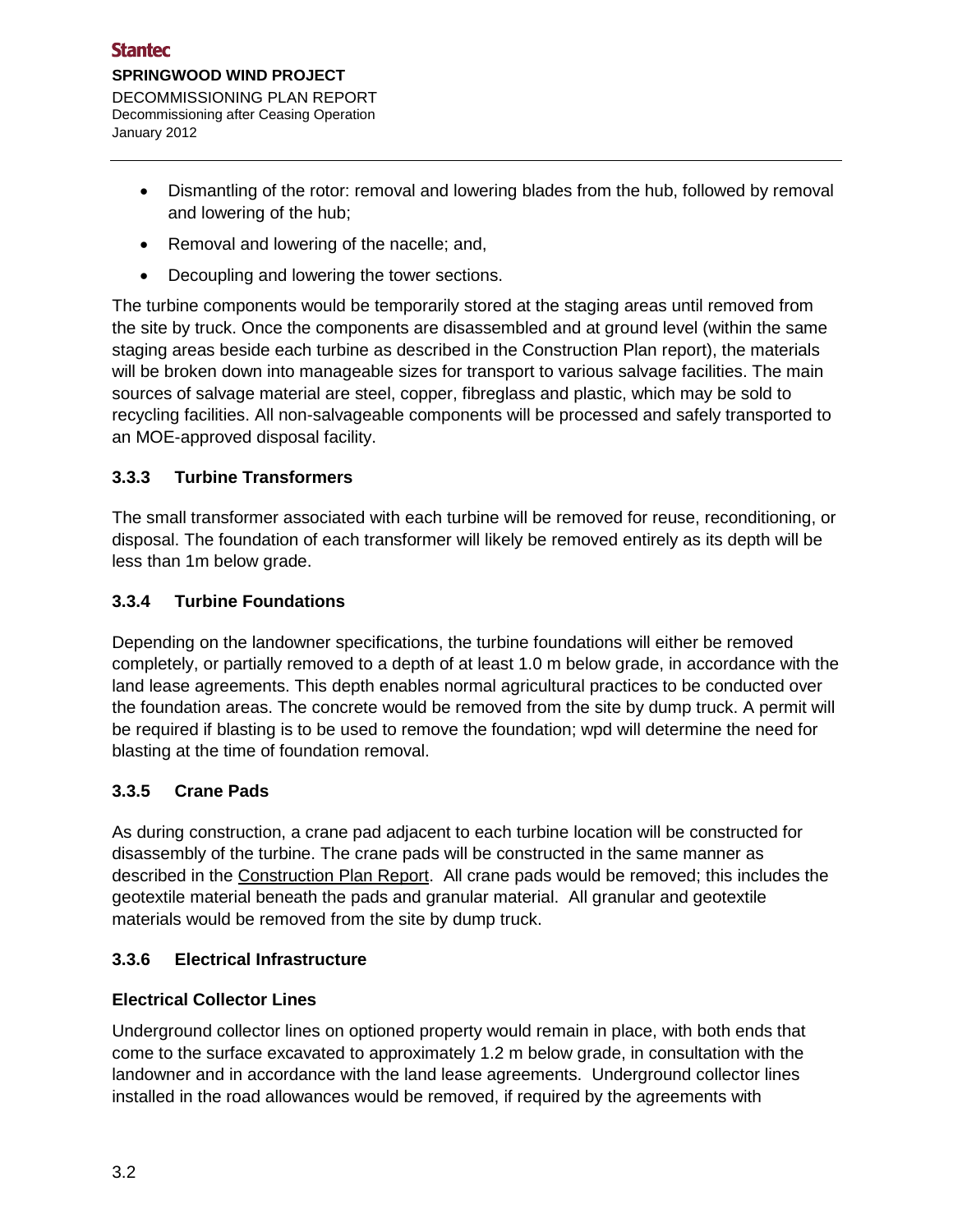### **Stantec**

#### **SPRINGWOOD WIND PROJECT**

DECOMMISSIONING PLAN REPORT Decommissioning after Ceasing Operation January 2012

Wellington County. The interconnection to the Hydro One (HONI) transmission lines would be removed in accordance with Hydro One requirements.

#### <span id="page-10-0"></span>**3.3.7 Switching Station**

The switching station would be dismantled as agreed to, or as necessary, in accordance with the land lease agreement. The metering and isolating equipment and grounding and control system would be removed. All granular and geotextile materials would be removed from the site by dump truck. All electrical system components would be taken off-site by truck.

#### <span id="page-10-1"></span>**3.3.8 Access Roads**

All access roads would be removed, including the geotextile material beneath the roads and granular material. The access roads would be returned to a similar condition as prior to project commencement, as excavated areas would be brought to grade with fill and topsoil to be taken from surrounding land. All granular and geotextile materials would be removed from the site by dump truck. Where the landowner see it advantageous to retain access roads, these would be left in place.

### <span id="page-10-2"></span>**3.4 SITE REHABILITATION/RESTORATION**

#### <span id="page-10-3"></span>**3.4.1 Pre-Construction State of the Project Location**

Natural heritage features directly impacted by construction and decommissioning would be agricultural land, one watercourse crossing and municipal road allowance where access roads connect with 3<sup>rd</sup> Line (and where interconnection occurs with HONI's distribution network).

### <span id="page-10-4"></span>**3.4.2 Agricultural Lands**

Areas that would require excavation during decommissioning are described in Section 3.3. Subsoil or clean fill would be added as necessary.

Areas that may have compacted due to facility operation or decommissioning activities, including crane pads and access roads, would be decompacted using chisel ploughing and/or subsoiling, as determined by an environmental inspector.

Any agricultural tile drains capped during construction, and or damaged during decommissioning, would be repaired by a drainage tile contractor. After repair, the landowner would be invited to inspect and approve the repair.

Topsoil taken from the surrounding land would be added to a similar depth as surrounding areas, where necessary. All areas would be graded to pre-construction conditions and restored appropriately, in consultation with the landowner.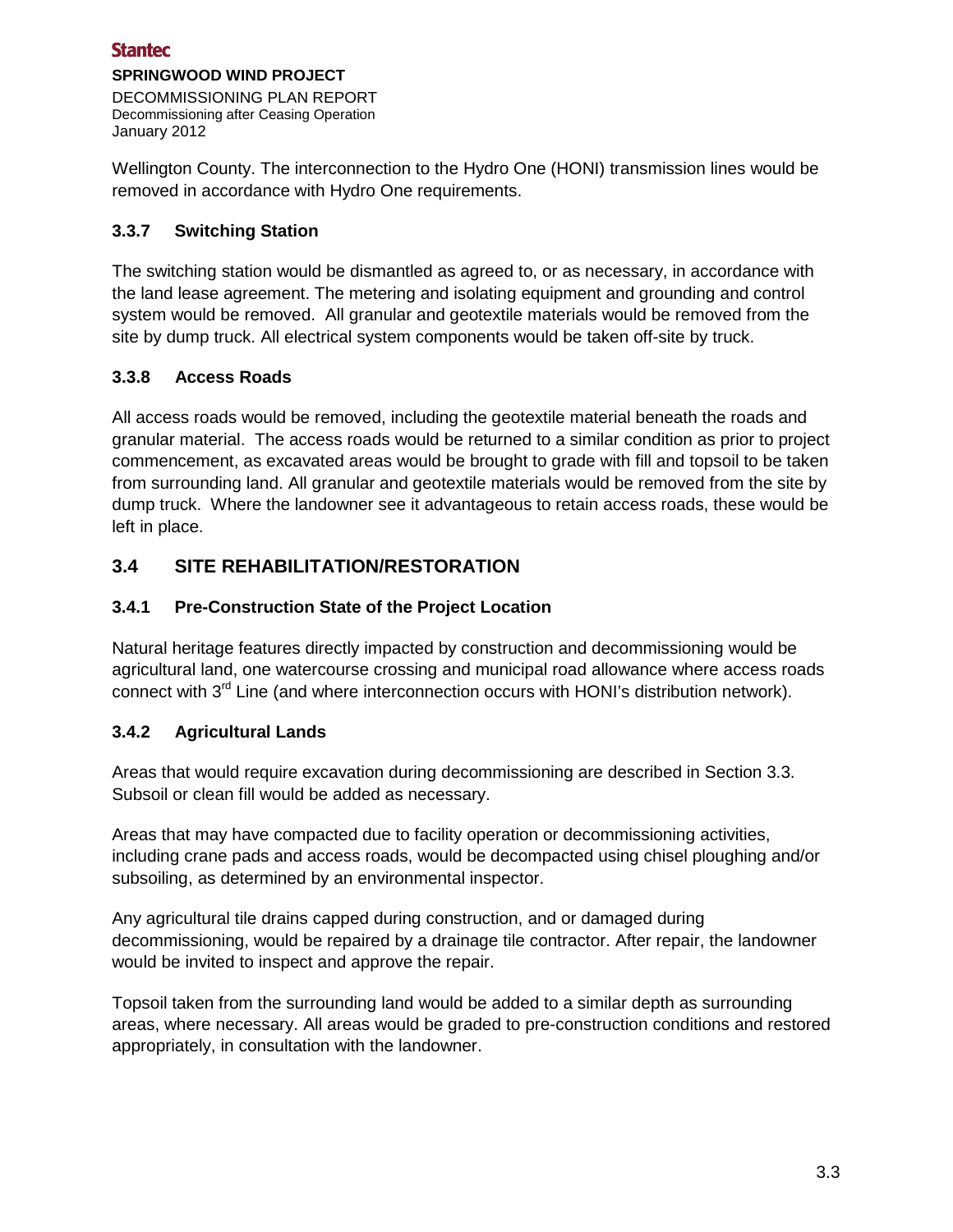#### <span id="page-11-0"></span>**3.4.3 Municipal Road Allowances**

Where Project infrastructure has been removed, roadside ditches would be seeded with quick growing native species to prevent topsoil erosion; the seed mixture would be determined at that time in consultation with the municipality and/or Grand River Conservation Authority. Erosion and sediment control measures at the ditch would be left in place until seed is fully established, as determined by an environmental inspector.

#### <span id="page-11-1"></span>**3.4.4 Watercourse Crossings**

Any proposed decommissioning works within or near watercourses would be discussed with the Ministry of Natural Resources, Grand River Conservation Authority and/or Fisheries and Oceans Canada, as necessary, to determine any applicable guidelines, permitting, site-specific mitigation and/or remediation plans. It is envisioned that the same mitigation and monitoring measures implemented during construction would be used for the decommissioning of the Project. These are described in detail in the Construction Plan Report. In particular, erosion and sediment control measures would be used, and all refuelling would be conducted away from the watercourse.

#### <span id="page-11-2"></span>**3.4.5 Potential Contamination**

During the construction and operation of the Project, environmental management practices would be in effect, such as secure containment of potential hazardous materials, to minimize the potential for spills. As there is limited handling or storage of bulk fuels or chemicals during the lifetime of the Project, the potential for site contamination is very low. The Project should not, therefore, result in any long term decommissioning issues that would be detrimental to future site uses. In addition, the turbine sites would have no materials storage. Liquids such as oils would be primarily fully contained within equipment. The potential for spills at each turbine site during the life of the Project is minimal.

Although strict spill prevention procedures will be in place during operation, there is the potential through the routine operation, maintenance, and decommissioning process for small spills to occur. Should soil contamination be noted, the impacted soils will be delineated, excavated, and removed, to the standards of the day. The contaminated material will be disposed at an MOEapproved and appropriate facility, and will be replaced with appropriately compatible material.

No hazardous materials or wastes such as lubricating oils will be stored on-site during operation and maintenance of the Project. Provided the Project is operated and maintained in-line with industry standard best practices, there should be no significant environmental liabilities associated with cleanup or restoration. The costs for removal of Project infrastructure will be the responsibility of the owner of the Project or the purchaser of the reusable materials.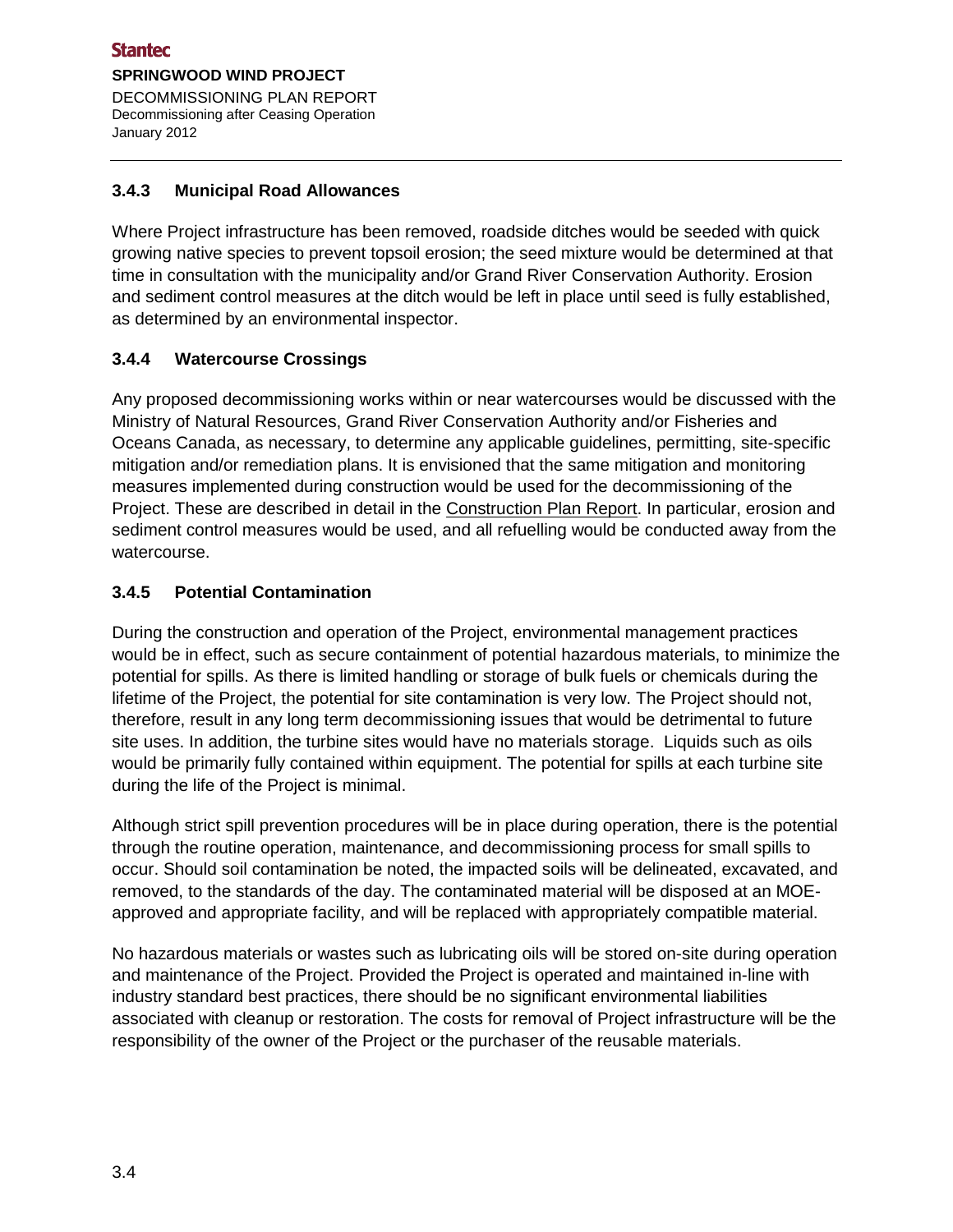#### **Stantec**

#### **SPRINGWOOD WIND PROJECT**

DECOMMISSIONING PLAN REPORT Decommissioning after Ceasing Operation January 2012

### <span id="page-12-0"></span>**3.5 MANAGING EXCESS MATERIALS & WASTE**

Prior to embarking on the dismantling and demolition of the Project, wpd would complete a waste audit of the materials to be handled and prepare a waste reduction work plan in accordance with *A Guide to Waste Audits and Waste Reduction Work Plans For Construction & Demolition Projects, as required under Ontario Regulation 102/94* (O.Reg.102/94), as amended or other applicable regulation that is in place at the time. All wastes would managed in accordance with *Ontario Regulation 347, General – Waste Management* (O.Reg.347) and with reference to *Ontario Provincial Standard Specification 180 - General Specification For The Management of Excess Materials* (OPSS 180), or relevant regulations and specifications in effect at that time.

Typical waste materials and modes of disposal, recycling or reuse are presented in Table 3.1 below:

| <b>Component</b>                              | <b>Mode of Disposal</b>                |  |  |
|-----------------------------------------------|----------------------------------------|--|--|
| Turbine blades                                | Cut and dispose in landfill            |  |  |
| Turbine towers                                | Recycle for scrap                      |  |  |
| Met tower                                     | Recycle for scrap                      |  |  |
| Generators and gearboxes                      | Salvage for reuse or recycle for scrap |  |  |
| Concrete foundations                          | Crush and recycle as granular material |  |  |
| Cabling                                       | Recycle for scrap                      |  |  |
| Transformers and switchgear                   | Salvage for reuse or recycle for scrap |  |  |
| Granular materials (roads, tower sites, etc.) | Reuse or dispose in landfill           |  |  |
| Oils/lubricants                               | Recycle                                |  |  |
| Hazardous materials                           | Dispose through licensed hauler        |  |  |
| Geotextile material                           | Dispose in landfill                    |  |  |
| Miscellaneous non-recyclable materials        | Dispose in landfill                    |  |  |

<span id="page-12-1"></span>

|  | Table 3.1: Typical Facility Decommissioning Waste Materials and Modes of Disposal |
|--|-----------------------------------------------------------------------------------|
|--|-----------------------------------------------------------------------------------|

Major pieces of equipment may be recyclable or reusable. The steel towers may be sold for scrap or recycled. Electrical equipment could either be salvaged for reuse or recycled. Components such as the generators and cabling are likely to have a high resale value due to copper and aluminum content. Concrete from footings will be separated from the reinforcement steel, and could be crushed and recycled as granular fill material. The steel will then be sold as scrap metal. Spent oils could be recovered for recycling through existing oil reprocessing companies.

As much of the facility would consist of reusable or recyclable materials, there would be minimal residual waste for disposal as a result of decommissioning the facility. Small amounts of registerable waste materials would be managed in accordance with O.Reg.347 or subsequent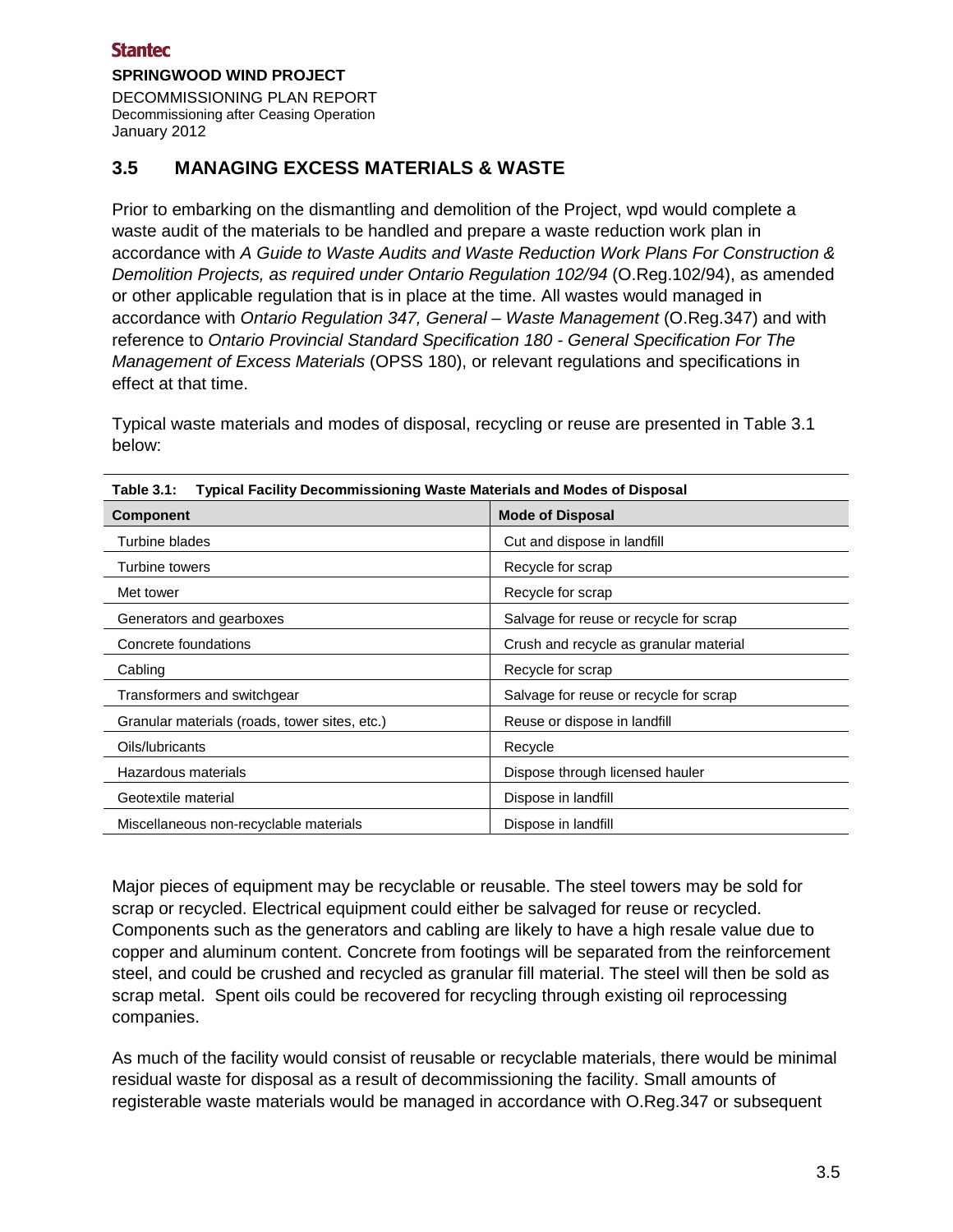applicable legislation. Residual non-hazardous wastes would be disposed at a licensed landfill in operation at the time of decommissioning.

### <span id="page-13-0"></span>**3.6 MONITORING**

Follow-up monitoring would be conducted for one year after site restoration, to allow for the Project area to experience seasonal changes and help determine if additional restoration is required, as determined by an environmental advisor. A monitoring plan would be prepared prior to decommissioning.

For agricultural land, potential soil problem areas including trench subsidence, soil erosion and/or stoniness would be noted. Additional monitoring activities may also be conducted, depending upon the site conditions at the time of decommissioning. If negative impacts are noted during monitoring activities, appropriate remediation measures would be implemented as necessary, and additional follow-up monitoring would be conducted, as determined by an environmental inspector.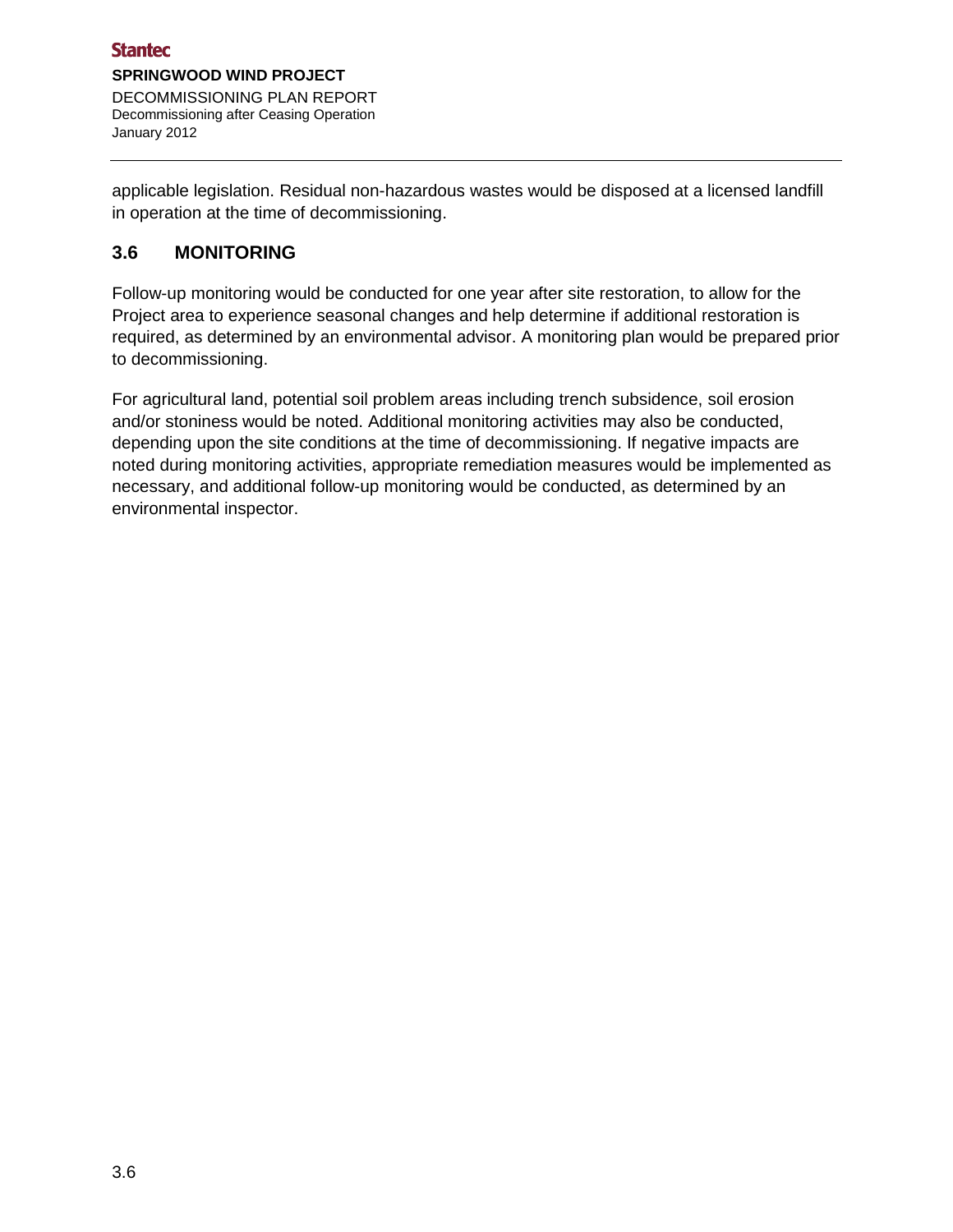# <span id="page-14-0"></span>**4.0 Emergency Response and Communications Plan**

The Project's Emergency Response and Communications Plan is provided in the Design and Operations Report. The plan would be in effect for all phases of the Project including decommissioning. The following programs, plans, and procedures described within the Design and Operations Report will be carried forward during the decommissioning of the Project.

#### **Environmental Procedures**

- *spills and releases:* to identify the specific procedures for the prevention, response, and notification of spills. In addition, it will establish the general procedures for spill clean-up, personnel training, and material handling and storage to prevent spills.
- *hazardous waste management:* to outline the procedures for proper identification, storage, handling, transport, and disposal of hazardous waste. In addition, the procedures will outline specific requirements for personnel training, emergency response, product review and approval, and record keeping.
- *non-hazardous waste management:* to establish alternative procedures for the management and disposal of used lubricants, used drums, and general waste.

#### **Occupation Health and Safety Procedures**

The firm responsible for decommissioning will ensure employee health and safety is maintained and will also implement the following safety procedures and protocols as appropriate in an effort to ensure employee safety is addressed throughout decommissioning activities:

- personal protective equipment (PPE), including non-slip footwear, eye protection, clothing, and hardhats, will be worn by personnel when on duty;
- elevated platforms, walkways, and ladders will be equipped with handrails, toeboards, and non-slip surfaces; and
- electrical equipment will be insulated and grounded in compliance with the appropriate electrical code.

Incidents in the work place have the potential to cause personal injury and property damage. As appropriate, a master Incident Report that documents illnesses and accidents will be maintained. The Incident Report should document all activities resulting in incapacity to work for at least one full workday beyond the day on which the illness or accident occurred. As required, records will also be maintained noting the total number of days of absence from work as a direct result of the illness or accident.

As appropriate, the firm responsible for decommissioning will develop or have an existing training program to ensure personnel receive appropriate training in relation to decommissioning programs, environmental, health, and safety procedures, and the emergency response plan.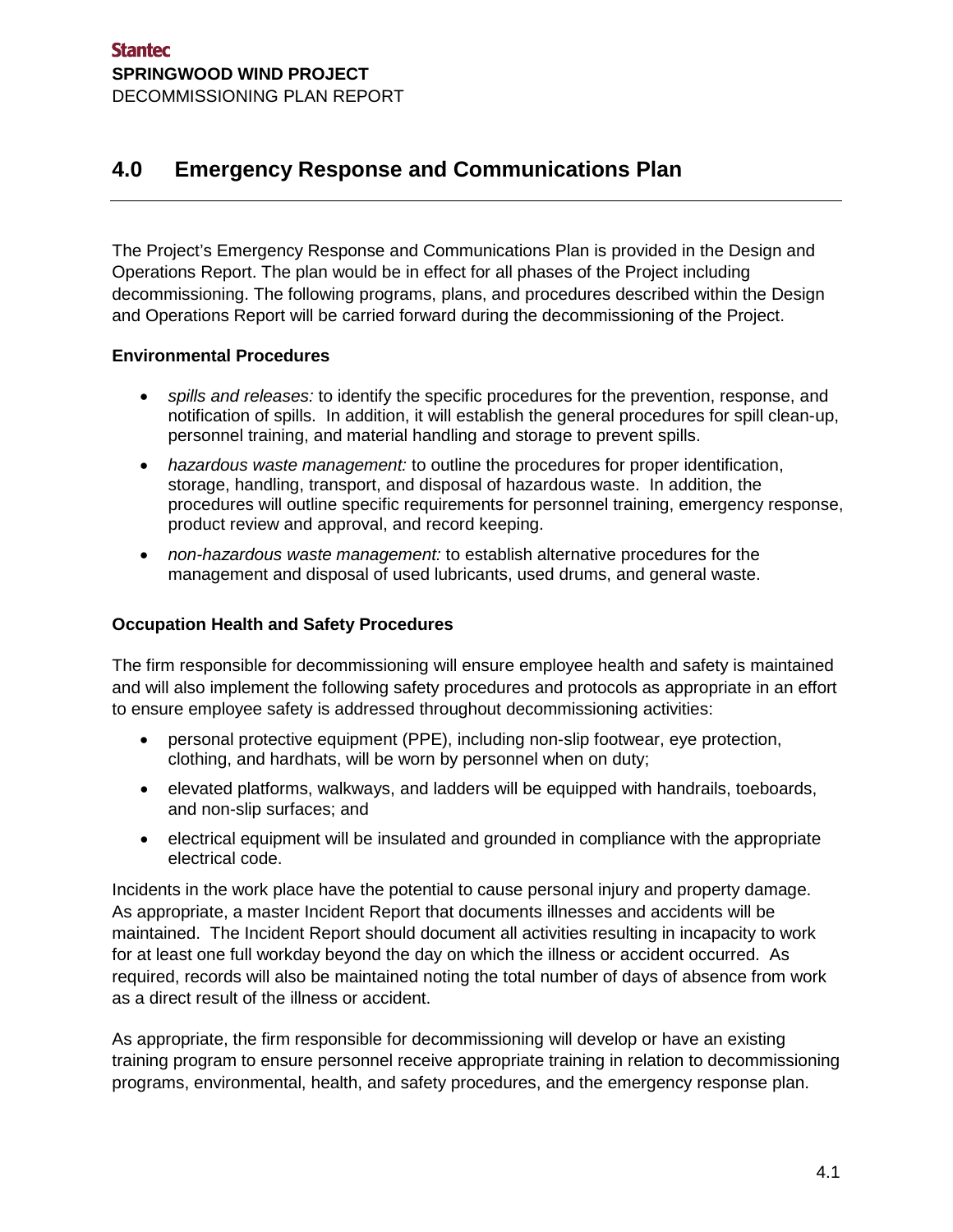#### **Emergency Response Plan**

The Emergency Response Plan developed for the construction and operation of the Project will be carried forward and followed during decommissioning of the Project (see the Construction Plan Report and Design and Operations Report for additional detail).

#### **Response and Public Safety Plan**

The Response and Public Safety Plan detailed in the Design and Operations Report includes Project updates/notifications, Complaint Response Protocol and Public Safety Plan. The Response and Public Safety Plan will be utilized during the decommissioning of the Project. This includes the actions to be taken during the decommissioning of the Project to inform the public, aboriginal communities, and Wellington County regarding activities occurring at the Project site (including emergencies), means by which stakeholders can contact the decommissioning firm, and means by which correspondence sent to the decommissioning firm and/or wpd will be recorded and addressed.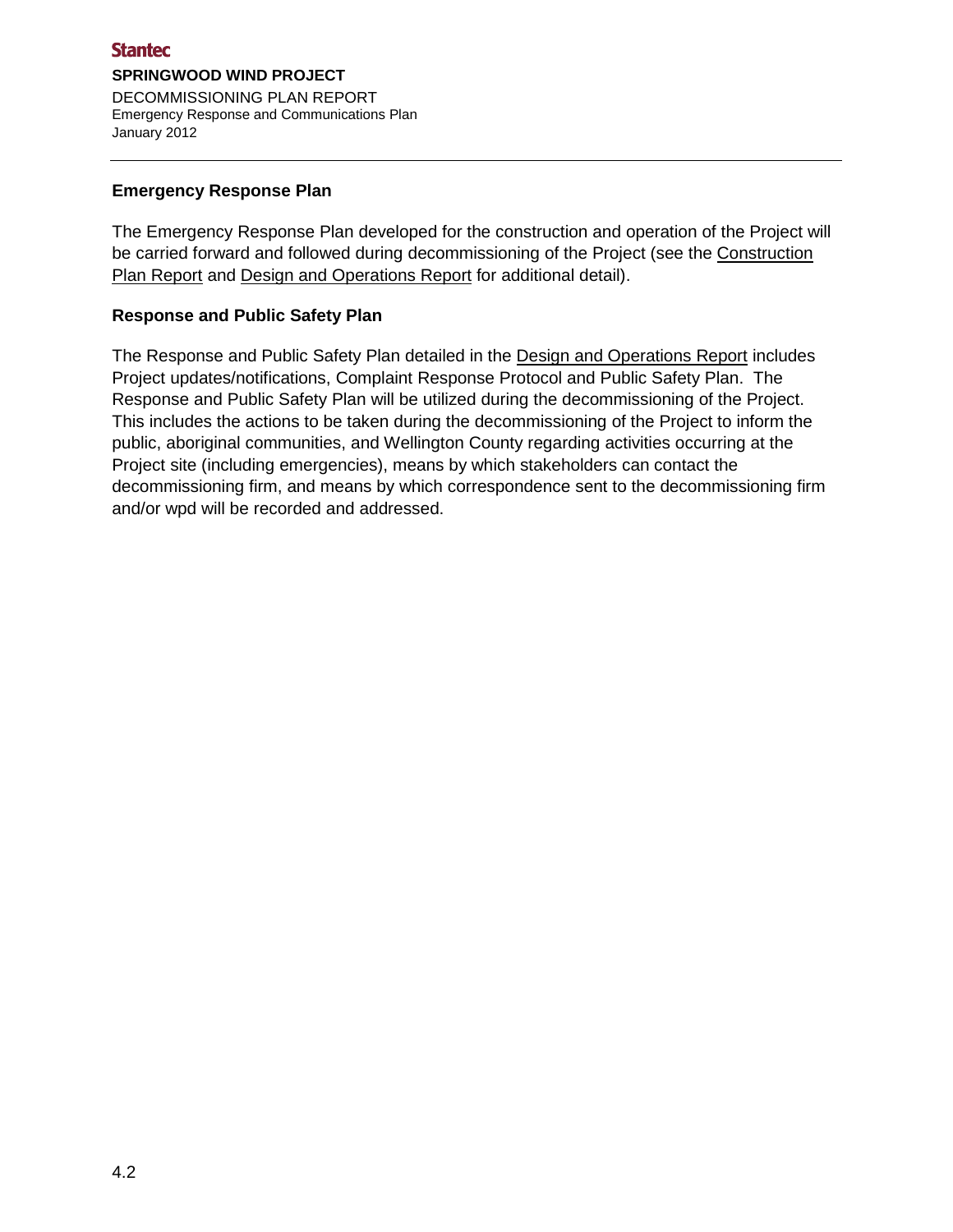# <span id="page-16-0"></span>**5.0 Decommissioning Notification**

Prior to decommissioning, wpd will consult with interested parties regarding the details of decommissioning and would amend this Decommissioning Plan to meet regulatory requirements in effect at that time. The Design and Operations Report contains an Emergency Response and Communications Plan that would be in effect for all phases of the Project including decommissioning and includes description of non-emergency communications with Project stakeholders. Notification of decommissioning will also be provided to Wellington County, the Township of Wellington Centre, Aboriginal communities, interested stakeholders, and other interested agencies prior to undertaking decommissioning activities. Notification may be in the form of letters, newspaper notices, updates on the Project website, or direct communications.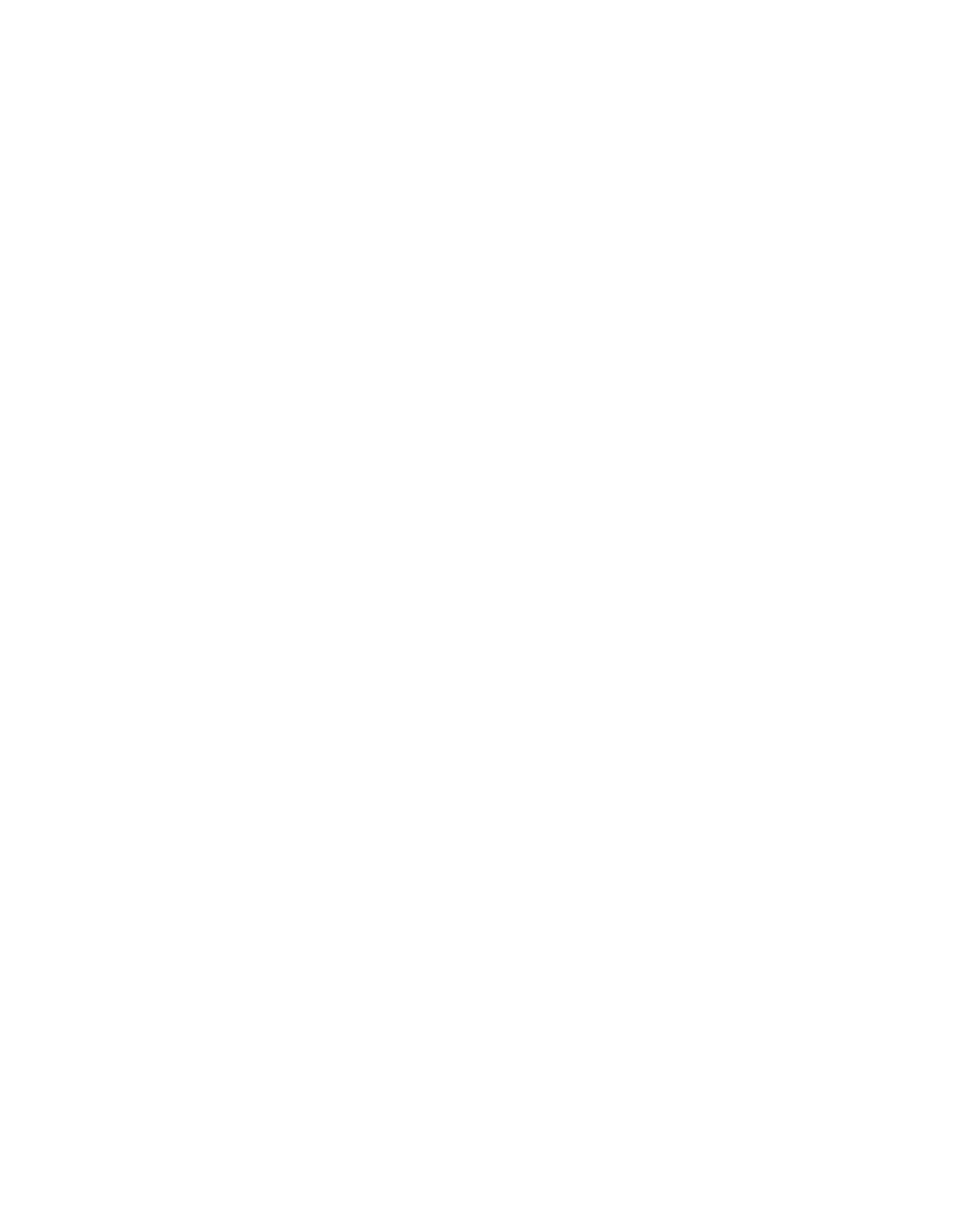## <span id="page-18-0"></span>**6.0 Other Approvals**

Following the updating of this Decommissioning Plan as noted in **Section 4.2**, wpd would obtain all necessary approvals in effect at the time from appropriate government and regulatory bodies. Currently existing permits and approvals, which may be required at the time of decommissioning, are provided in the following table (**Table 4.1**).

<span id="page-18-1"></span>

| Table 4.1: Potential Decommissioning Permits and Approvals                                              |                                              |                                                                                                                                                                                                                                                                                                                        |  |  |
|---------------------------------------------------------------------------------------------------------|----------------------------------------------|------------------------------------------------------------------------------------------------------------------------------------------------------------------------------------------------------------------------------------------------------------------------------------------------------------------------|--|--|
| <b>Permit / Approval</b>                                                                                | <b>Administering Agency</b>                  | <b>Rationale</b>                                                                                                                                                                                                                                                                                                       |  |  |
| <b>Municipal</b>                                                                                        |                                              |                                                                                                                                                                                                                                                                                                                        |  |  |
| <b>Building Permit</b>                                                                                  | Municipality                                 | Compliance with building codes (demolition)                                                                                                                                                                                                                                                                            |  |  |
| <b>Entrance Permit</b>                                                                                  | Municipality                                 | Use of county roads                                                                                                                                                                                                                                                                                                    |  |  |
| Oversize/Overweight Permit                                                                              | Municipality                                 | For moving oversized or heavy loads                                                                                                                                                                                                                                                                                    |  |  |
| Work within the road allowance                                                                          | Municipality                                 | Required for works in municipal road allowances                                                                                                                                                                                                                                                                        |  |  |
| <b>Provincial</b>                                                                                       |                                              |                                                                                                                                                                                                                                                                                                                        |  |  |
| Development, Interference with<br>Wetlands, and Alterations to<br>Shorelines and Watercourses<br>Permit | <b>Grand River Conservation</b><br>Authority | Work within floodplains, water crossings, river or<br>stream valleys, hazardous lands and within or<br>adjacent to wetlands. Projects requiring review,<br>Fisheries Act authorization and/or assessment under<br>the Canadian Environmental Assessment Act are<br>forwarded to the Department of Fisheries and Oceans |  |  |
| <b>Record of Site Condition</b>                                                                         | <b>MOE</b>                                   | For change of property use and/or ownership                                                                                                                                                                                                                                                                            |  |  |
| Notice of Project                                                                                       | Ministry of Labour                           | Notify the Ministry of Labour before decommissioning<br>begins                                                                                                                                                                                                                                                         |  |  |
| Special Vehicle Configuration<br>Permit                                                                 | Ministry of Transportation<br>(MTO)          | Use of non-standard vehicles to transport large<br>components                                                                                                                                                                                                                                                          |  |  |
| <b>Transportation Plan</b>                                                                              | <b>MTO</b>                                   | Adherence to road safety and suitability                                                                                                                                                                                                                                                                               |  |  |
| <b>Highway Entrance Permit</b>                                                                          | <b>MTO</b>                                   | Interference or obstruction of the highway                                                                                                                                                                                                                                                                             |  |  |
| Change of Access and<br>Heavy/Oversize Load<br><b>Transportation Permit</b>                             | <b>MTO</b>                                   | Compliance with provincial highway traffic and road<br>safety regulations                                                                                                                                                                                                                                              |  |  |
| Wide or Excess Load Permit                                                                              | <b>MTO</b>                                   | Transportation of large or heavy items on provincial<br>highways                                                                                                                                                                                                                                                       |  |  |